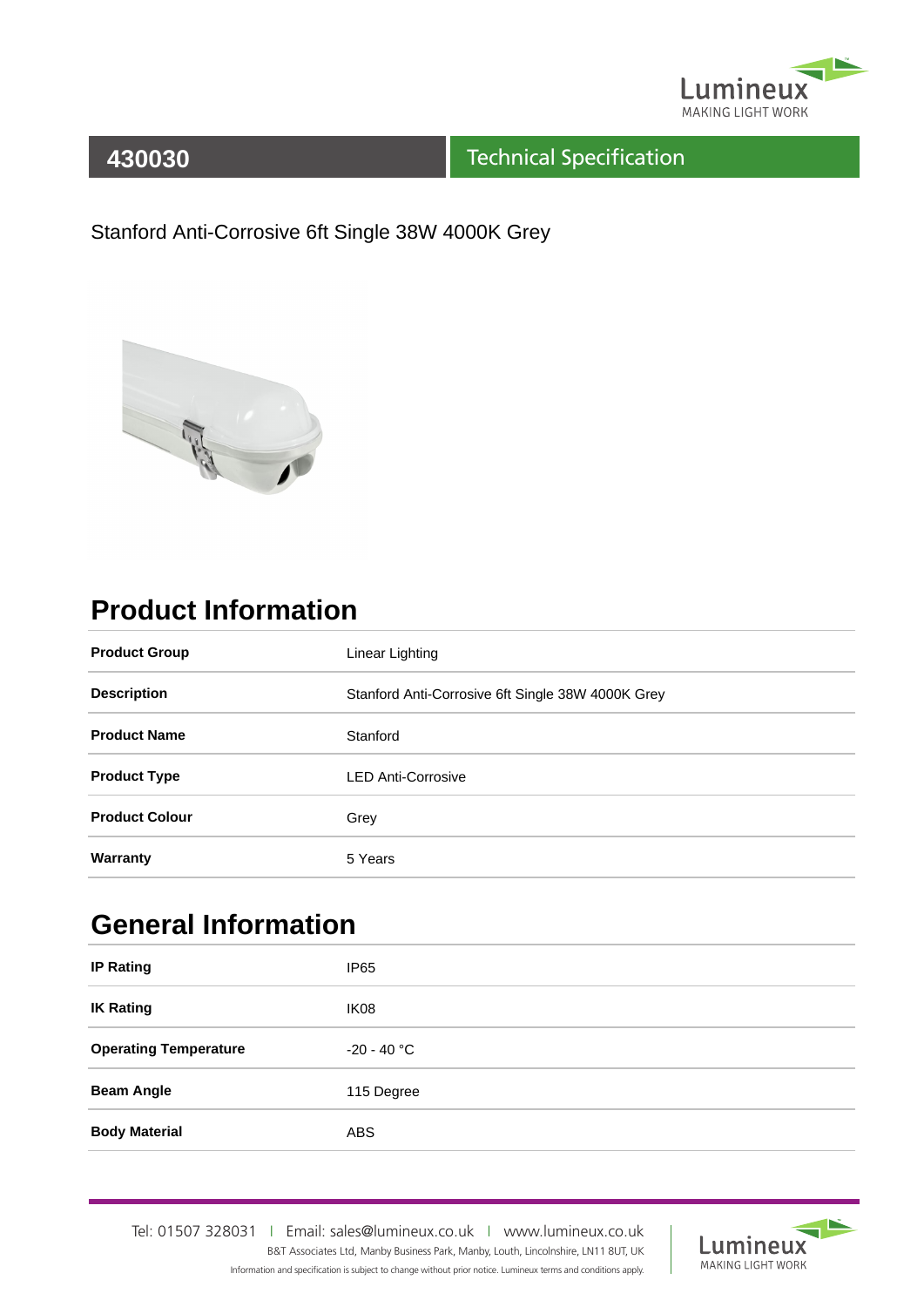

#### Technical Specification

| <b>Clip Type</b>         | <b>Stainless Steel</b>    |
|--------------------------|---------------------------|
| <b>Diffuser Material</b> | Polycarbonate             |
| <b>Mounting Type</b>     | Surface Mount   Suspended |

# **LED Information**

| <b>LED Type</b>                | <b>SMD</b>     |
|--------------------------------|----------------|
| <b>LED Manufacturer</b>        | <b>SMALITE</b> |
| Lumen Output +/- 10%           | 4545lm         |
| <b>Lumens Per Circuit Watt</b> | 121Lm/W        |
| <b>LED Lifetime L70</b>        | 50000 h        |
| <b>CCT</b>                     | 4000K          |
| <b>CRI</b>                     | >80            |

## **Electrical Information**

| <b>Connection Type</b> | <b>Screw Terminal</b> |
|------------------------|-----------------------|
| <b>Circuit Wattage</b> | 37.5W                 |
| <b>Class</b>           | Class I               |

## **Driver Information**

| <b>Driver Brand</b>        | <b>Tridonic ENEC</b> |
|----------------------------|----------------------|
| <b>Input Voltage</b>       | 220 - 240V AC        |
| <b>Input Current</b>       | 0.1704A              |
| <b>Operating Frequency</b> | $50 - 60$ Hz         |
| <b>Power Factor</b>        | >0.90                |

Tel: 01507 328031IEmail: sales@lumineux.co.ukIwww.lumineux.co.uk B&T Associates Ltd, Manby Business Park, Manby, Louth, Lincolnshire, LN11 8UT, UK Information and specification is subject to change without prior notice. Lumineux terms and conditions apply.

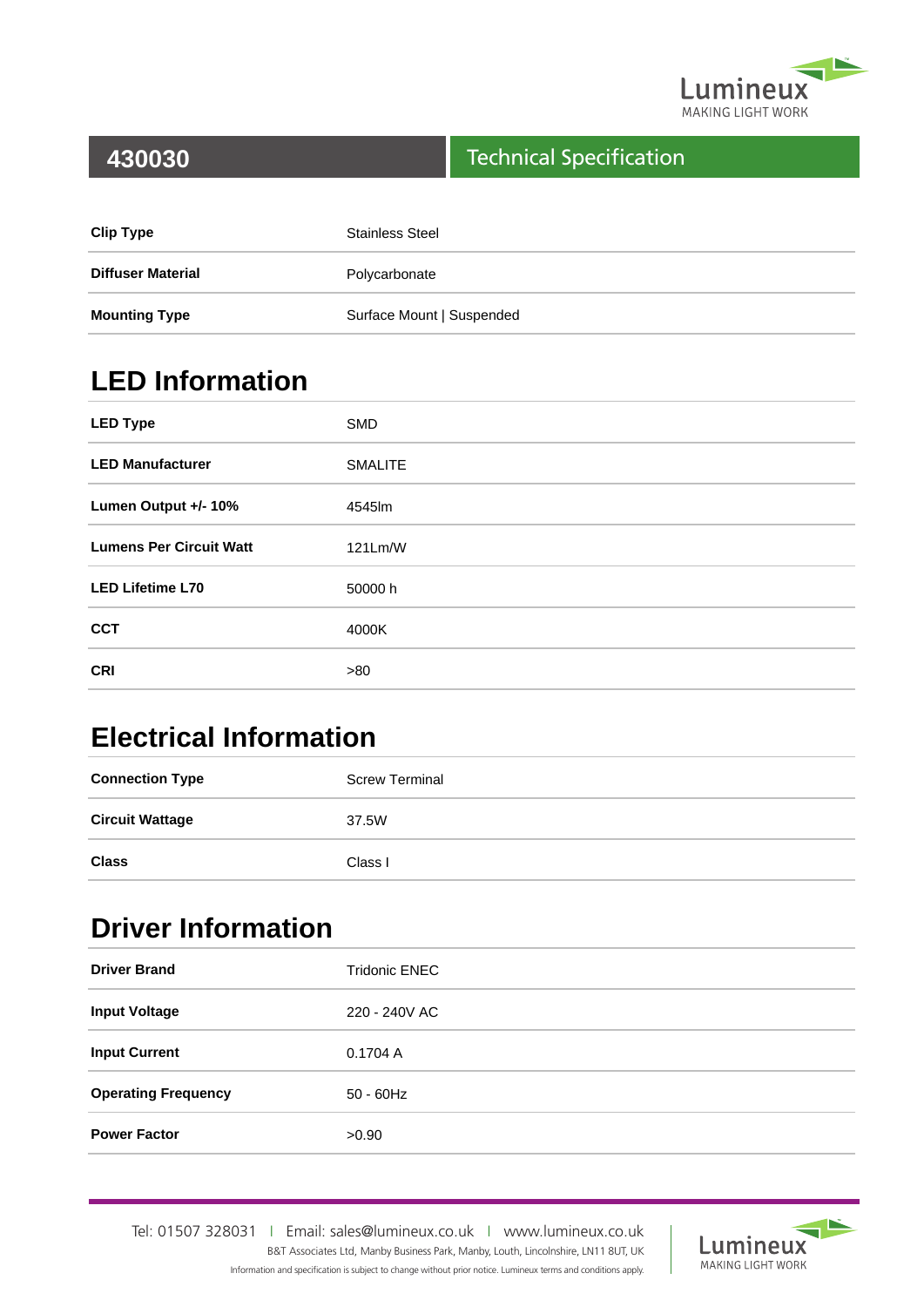

### Technical Specification

# **Shipping Information**

| <b>Product Weight</b>       | $2.4$ Kg               |
|-----------------------------|------------------------|
| <b>Carton Dimensions</b>    | 1860mm x 300mm x 205mm |
| <b>Qty Per Outer Carton</b> | 6                      |
| <b>Barcode</b>              | 5055379533975          |

## **Certification**

| <b>Manufactured in Accordance to</b> | BS EN 60598-1 |
|--------------------------------------|---------------|
| <b>CE Marked</b>                     | Yes           |

## **Product Dimensions**

| (C) | 1837 mm |
|-----|---------|
| (A) | 90 mm   |
| (B) | 100 mm  |